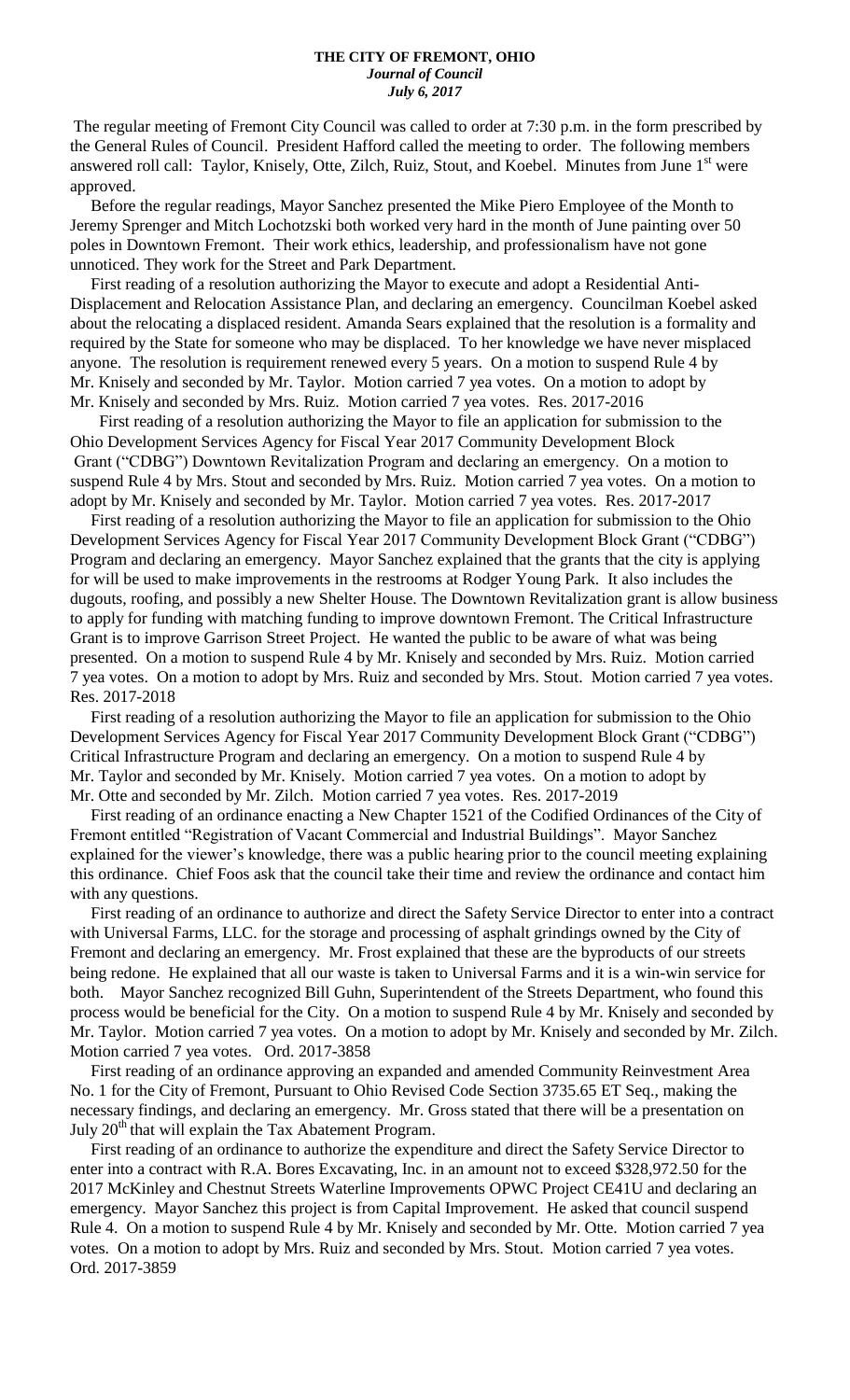### **THE CITY OF FREMONT, OHIO** *Journal of Council*

 First reading of an ordinance to authorize the expenditure and direct the Safety Service Director to enter into a contract with 7L Construction, LLC for an amount not to exceed \$311,872.50 for the 2017 Roadway Resurfacing of Chestnut, Thompson, and Miller Streets OPWC Project DEU04 in Fremont, State of Ohio and declaring and emergency. Mayor Sanchez explained this project will complete the second half of Miller. It will also cover Thompson and Chestnut Streets. He asked that the council suspend Rule 4. On a motion to suspend Rule 4 by Mr. Knisely and seconded by Mr. Taylor. Motion carried 7 yea votes. On a motion to adopt by Mrs. Ruiz and seconded by Mrs. Stout. Motion carried 7 yea votes. Res. 2017-3860

 First reading of an ordinance to authorize the expenditure and direct the Safety Service Director to enter into a contract with the Dotson Company, Inc. in an amount not to exceed \$43,601.00 for ADA Improvements to the Police Department, City Hall, and Recreation Center, and declaring an emergency. Mr. Frost asked that council suspend Rule 4. On a motion to suspend Rule 4 by Mrs. Ruiz and seconded by Mr. Taylor. Motion carried 7 yea votes. On a motion to adopt by Mrs. Ruiz and seconded by Mr. Knisely. Motion carried 7 yea votes. Res. 2017-3861

Council voted 7 yea votes to show no objections to the stock transfer from Jimmy G's.

### Committee Reports

Parks and Recreation Committee – Mrs. Ruiz that the Rec. Department under the supervision of Cody Bischoff is being enjoyed by many with the beautiful weather we have been having. She stated that for the month of June, numbers for several areas of the department had increased. Day passes increased by 759 visits from last year along with membership increase to 1,053, just to name a few. There has been much improvement at the center. Mrs. Ruiz also stated that the Parks Department is doing an excellent job. They have planted trees at Birchard Park and completed projects at East Side Park. The Beautification committee announced their June Winners. The Tucker residence at 1112 Birchard Ave., 716 Birchard Ave. - Chris Fiegl and Scott Phillips residence, and 707 Birchard Ave. – the Vandyne residence.

Community Partnership Committee - Chairman Knisely stated that Steven Hilliard, Executive Director from Work Force at Terra State Community College will make a presentation at the next council meeting. Utilities and Traffic Committee - Chairman Taylor nothing this evening.

Laws, Rules, and Ordinance Committee – Chairman Zilch stated that there was a meeting prior to the regular council meeting and thanked Chief Foos for his presentation. Anyone with concerns or questions please contact Chief Foos or the Mayor's office.

Citizen Service Committee - Chairman Koebel reported that Block Watch will try to kick off at the end of July and he will report on a specific date

Finance and Labor Committee – Chairman Otte nothing to report.

Government and Economic Development Committee - Chairman Stout as for a Committee meeting at 7:00 p.m. to discuss receive a presentation from Mr. Gross and Auditor Grahl on the expansion of the Community Reinvestment Area 1.

#### Department Heads

Mr. Frost reported that the Police Department hired a new officer Samantha Lewis and a formal introduction will be made at a the next council meeting

Chief Bliss stated that the department will be hiring test on August  $9<sup>th</sup>$  and  $12<sup>th</sup>$  to take physical fitness and written test for the Police Department. He also thanked the Parks Department and Ty Stout for bagging a tree that was planted for in memory of Beth Lewis.

Chief Foos encourage the public if any question about the presentation today; take advantage of Dan Henning's taping of the event. He also encouraged the public to call him with additional questions. Kristy Bilger, Executive Director of Downtown Fremont, Inc. thanked everyone for passing the block grants tonight. She thanked everyone who participated in the first Farmers Market and Car Show, it was very successful. Next Farmers Market will be on July 15<sup>th</sup>, sponsored by Crown Battery. Mrs. Ruiz asked if businesses are staying open longer for the events downtown. Ms. Bilger reported that she couldn't report that 100% are staying open, but the tides are changing and more business are choosing to participate in the events being held downtown.